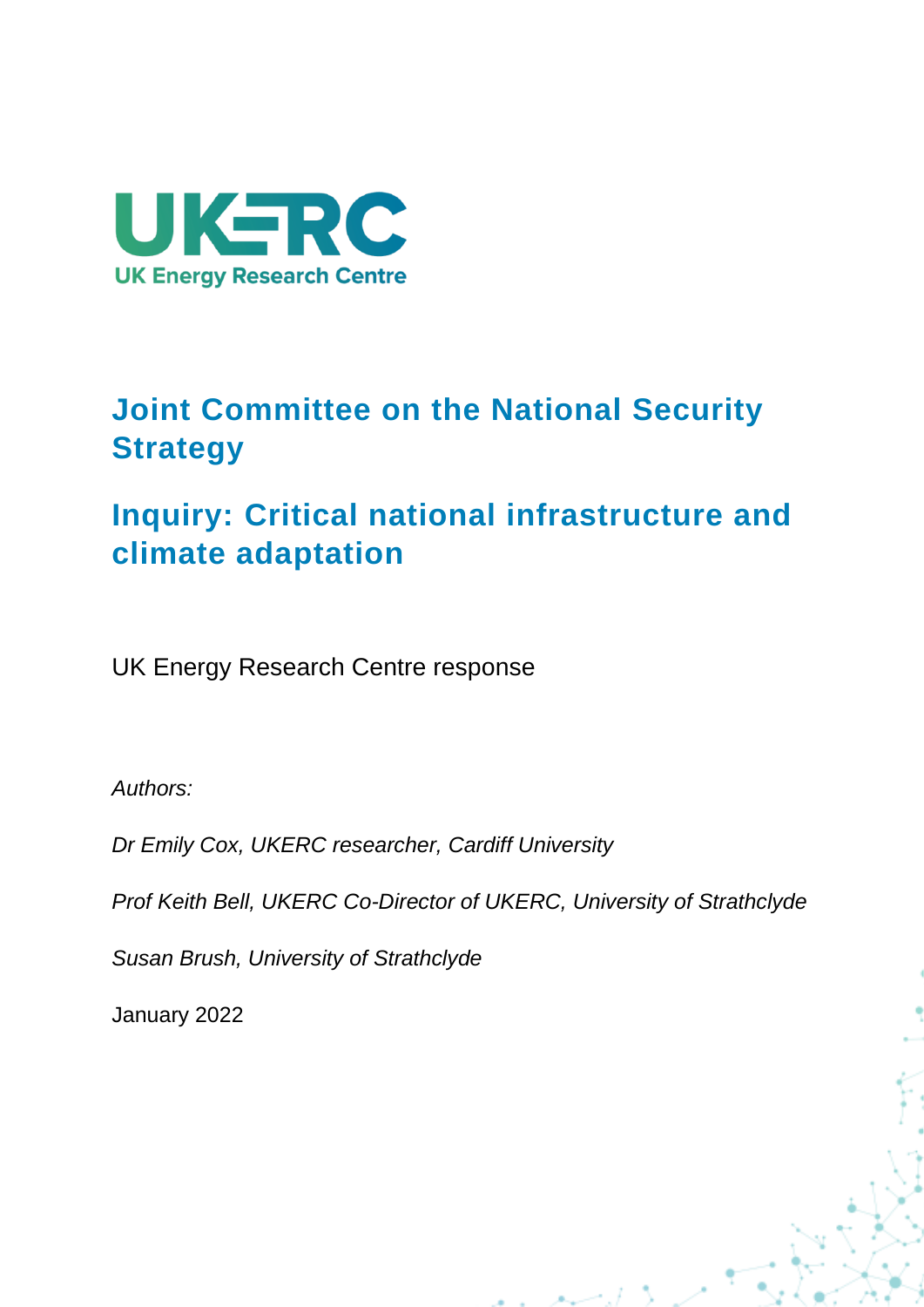#### **About UKERC**

The UK Energy Research Centre (UKERC) carries out world-class, interdisciplinary research into sustainable future energy systems.

UKERC is a consortium of top universities and provides a focal point for UK energy research and a gateway between the UK and the international energy research communities.

Our whole systems research informs UK policy development and research strategy.

ان سب ه

UKERC is funded by the UK Research and Innovation Energy Programme.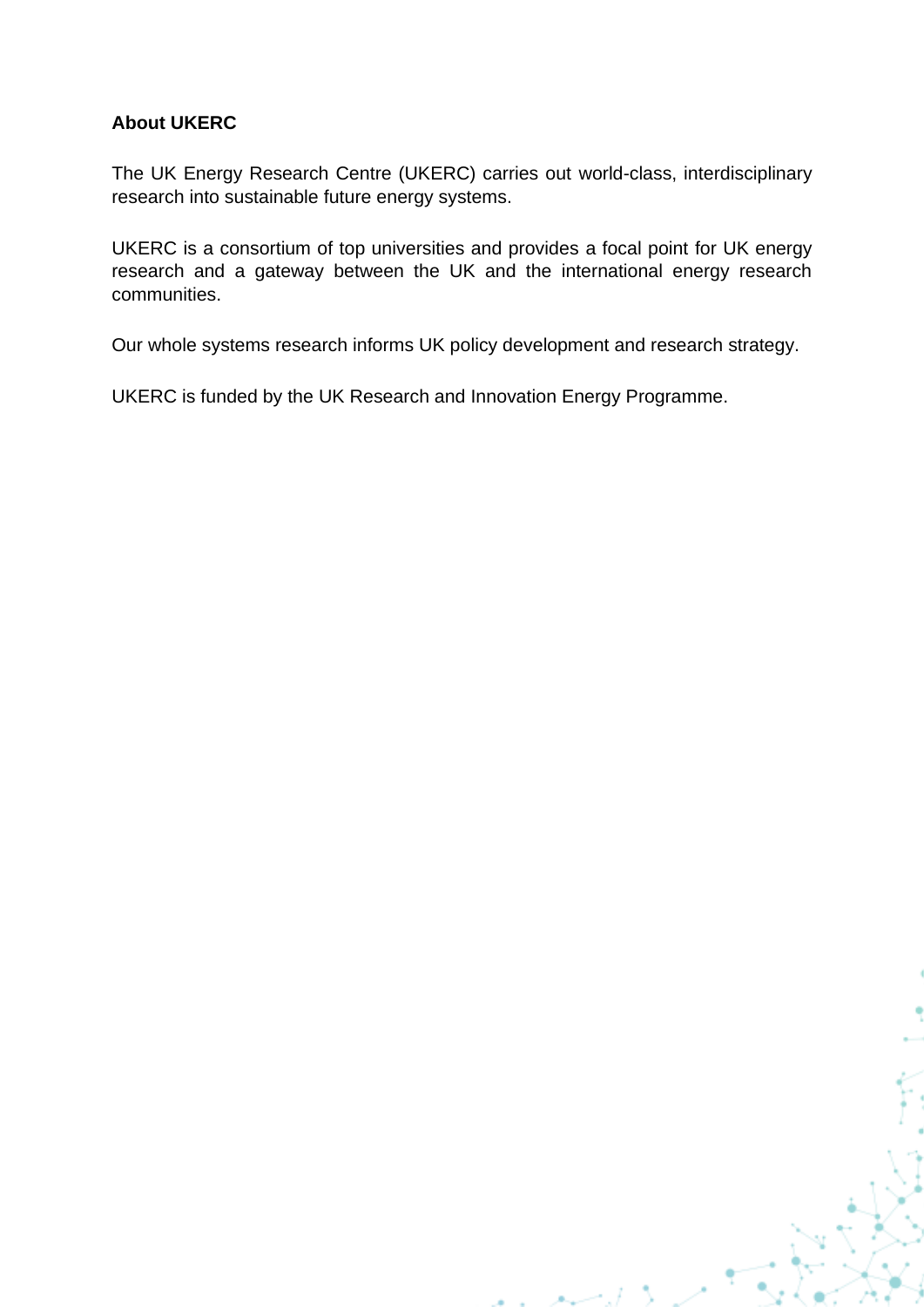# **1. Risks to the electricity system from climate change**

Extreme weather events caused by climate change are bringing new risks to electricity systems around the world that are difficult to predict. The third UK Climate Change Risk Assessment (CCRA3) published in June 2021 has highlighted "*Risks to people and the economy from climate-related failure of the power system*" as one of the highest priorities for further adaptation action in the next two years [1].

Extreme weather events are currently responsible for the majority of long electricity outages in the UK [2]. Currently, electricity supply interruptions are rare, normally affecting a small (often rural) area or lasting for only a short time. However, CCRA3 states that the electricity sector has an 'adaptation shortfall' regarding storms, lightning and high winds, and that storms and high waves may create risks stemming from increasing reliance on offshore wind [1].

There is strong scientific consensus that the UK will face significantly increased precipitation in winter and higher average temperatures all year round. Evidence is mixed on the impacts on some other types of extreme weather. Crucially, however, society's *dependency* on electricity will increase as a result of electrification of heat and transport and digitalisation [3]. An increasing proportion of electricity supply is also dependent on the weather. While the 'levelised cost of energy' from wind and solar is now very low, there is a need for reliable low carbon sources of electricity during extended periods of 'wind drought'. There is also a need for the right mix of 'hardening' measures, to reduce the probability of widespread electricity system interruptions and ease restoration, and increase society's resilience to losses of supply. Climate change is expected to bring ever more extreme heatwaves to the UK. This will also reduce the electricity system's basic ability to transfer power under such conditions as currents must be limited in order to avoid overheating equipment<sup>1</sup>.

The GB electricity system has never suffered a total collapse, and the likelihood of such an event remains very low, but not zero [4]. Prompt restoration would depend upon smooth cross-organisation working, between the Electricity System Operator (ESO), generators, and transmission and distribution network owners [2]. The Department of Business, Energy and Industrial Strategy (BEIS) has set the ESO a 2026 target of being able to reconnect 60% of demand in every region within 24 hours, and restore supplies to all customers within 5 days of a system collapse [5]. Much of the generation capacity currently depended on to drive a system restoration process is based on fossil fuels and is being retired. Use of smaller, highly variable resources makes the process more challenging, at a time when increased electricity dependence means that it must also be more reliable.

<sup>1</sup> 'Real time thermal ratings' are a way of ensuring that enforced limits to power transfers are welladapted to ambient conditions but they are not yet widely used by the electricity networks industry.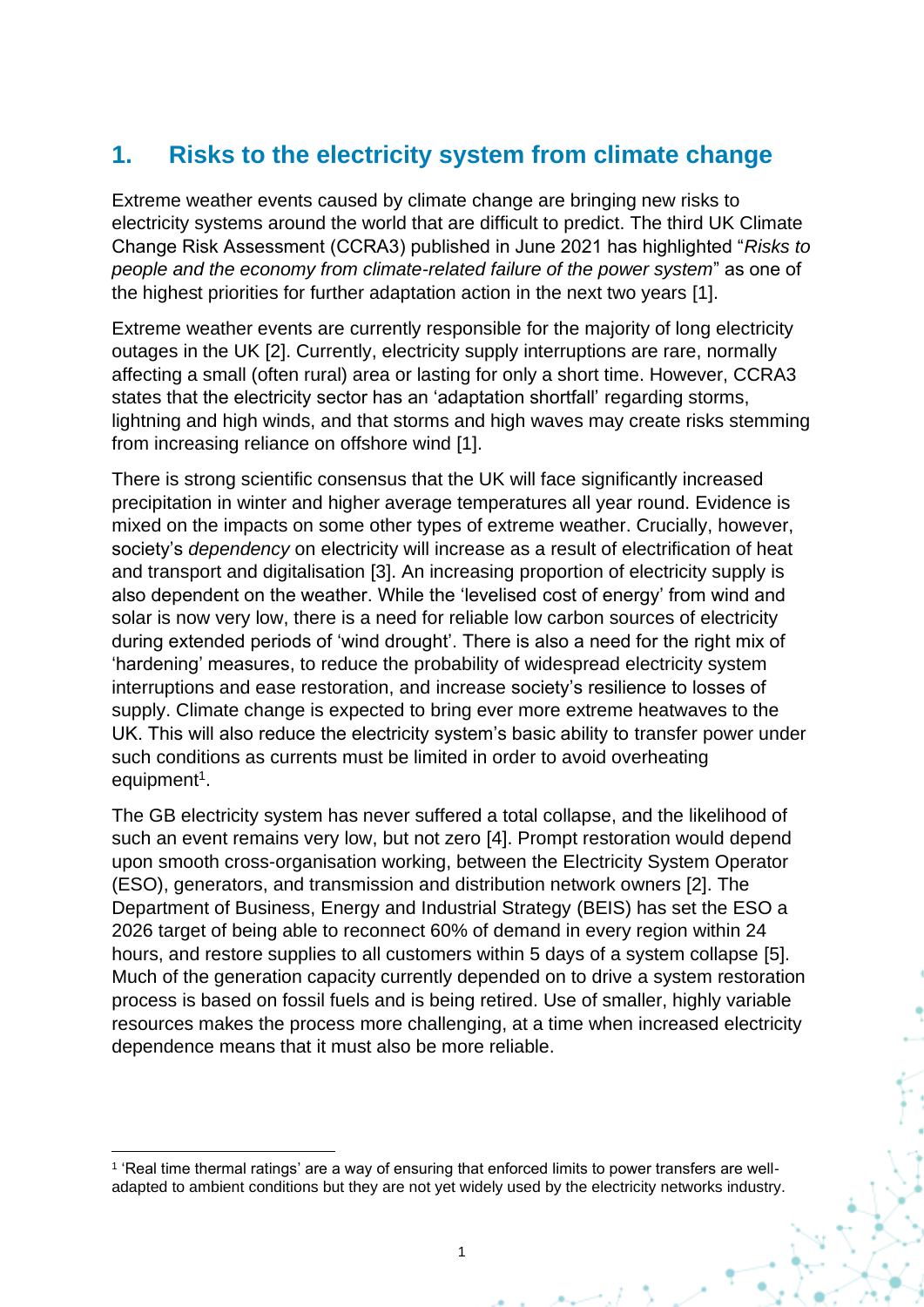#### **Case study: Storm Arwen, 26-27 November 2021**

Storm Arwen brought strong winds, with gusts of over 90 mph at a few locations. Such speeds have been experienced in recent years, e.g. in December 1998 and January 2012. However, in Storm Arwen they came from an unusual direction (the North) [6] and were accompanied by freezing temperatures, causing damage to overhead power lines and trees and leaving around a million homes and businesses without electricity, with 30,000 homes still without power four days after the storm [7], [8]. The last households were reconnected after ten days [9]. SSEN, which operates the electrical distribution network in northern Scotland, described the storm as "*once in a generation*", causing "*almost two years' worth of overhead line faults in just one 12-hour period*" [10]. The gas and electricity system regulator, Office of Gas and Electricity Markets (Ofgem), has initiated a review of the role of the Distribution Network Operators (DNOs) during the incident, including of their communications with customers [11].

#### **Case study: August 2019 electricity outage**

On August 9th 2019, 1.1 million customers lost power in a major power system disturbance due to a cascade of outages triggered by a lightning strike. The incident was not directly attributable to climate change, and the system should be protected and controlled such that a lightning strike on the transmission network does not cause any interruptions to supply. However, the incident demonstrated the susceptibility of the power system to combinations of unanticipated events – including but not limited to weather-related ones – and some significant failures of regulatory processes [12], [13]. For example, the voltage dip caused by the lightning strike revealed that controls at two large generators had been incorrectly set.<sup>2</sup> The network fault also caused large numbers of smaller distribution-connected generation to trip, due to the operation of protection devices that had been banned by Ofgem but not yet removed. The combined loss of generation caused the system's frequency to change from 50 Hz so quickly that further small-scale generation disconnected due to operation of 'rate of change of frequency' protection set to an outdated threshold. System frequency then fell so far that automatic 'low frequency demand disconnection' was triggered, successfully arresting the frequency fall but disconnecting supplies to a number of essential services to which continuous supply should have been a priority.

#### **Home and local generation e.g. solar panels**

Increasing numbers of homes have installed rooftop solar panels. Householders might expect this local, micro-generation to provide them with electricity during a power cut, but this would not normally be possible without the installation of costly supplemental equipment such as batteries. Connection standards currently require that micro-generators are fitted with a controller which automatically disconnects

<sup>2</sup> Normally, compliance of large generators' controls with the Grid Code should be verified by the Electricity System Operator. One of the generators affected – a combined cycle gas turbine – was first commissioned in 1996. However, the other, a large offshore wind farm was in the process of being commissioned and had been granted an interim operational notification by the ESO. Faulty control of the power electronics on the wind turbines was implicated in the event [10].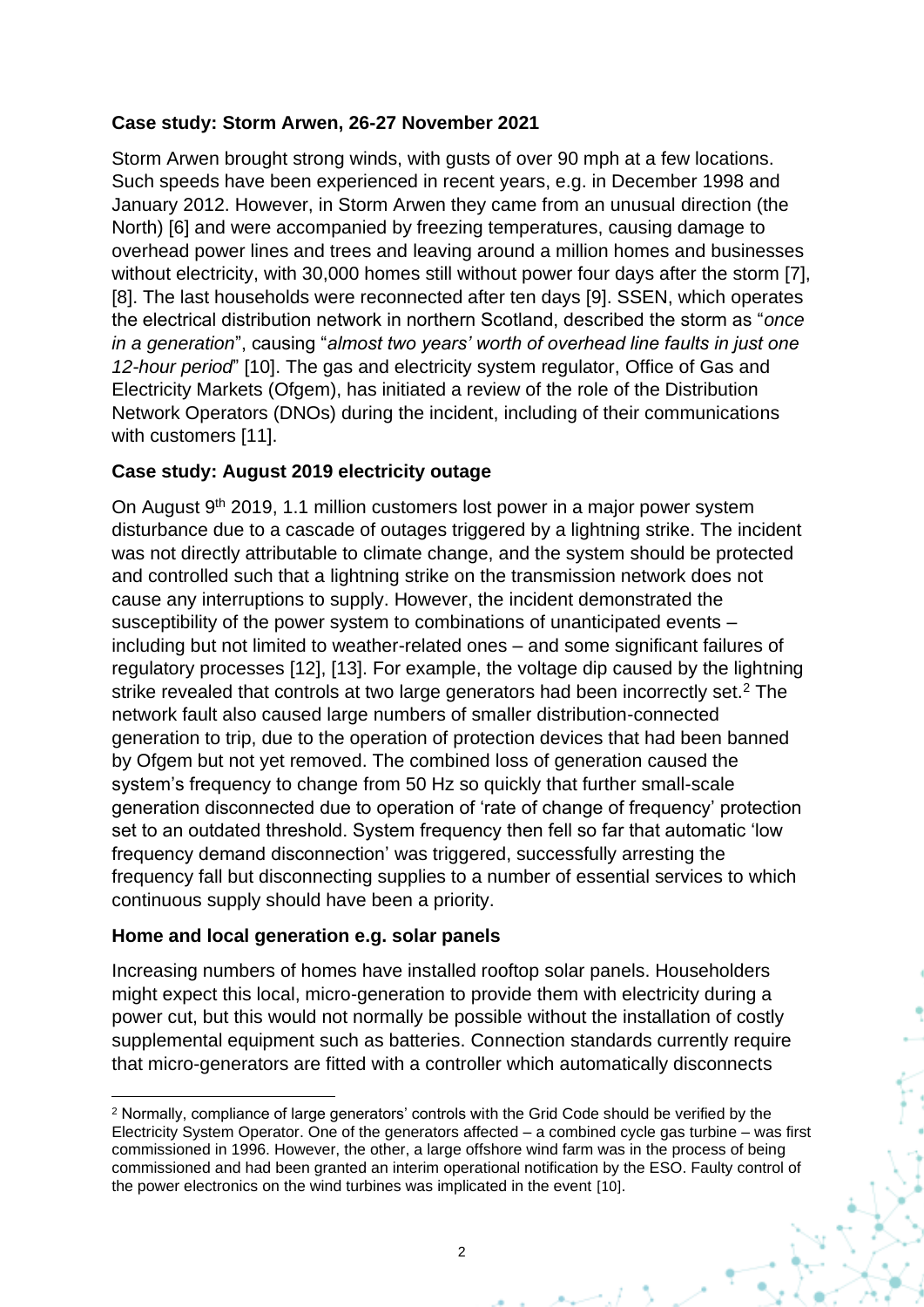from the local network in the event of isolation from the main grid<sup>3</sup>. While local generation could, in theory, provide resilience in the event of a wider system failure, it would have to be done within a section of network that has been designed to be operated safely whilst 'islanded' from the rest of the system [14] <sup>4</sup>.

## **2. Infrastructure Interdependencies**

Some of the main impacts from an energy system disruption would stem from failures of non-energy sectors and infrastructures [15], [16]. The CCRA3 discusses risks to systems including water, energy, transport and information and communications technology (ICT), and considers the *magnitude* of cascading risks to be *high* across the UK at present [1]. Examples of recent critical national infrastructure (CNI) failure interdependencies in the UK include:

Storm Desmond, Lancaster, 2015. Exceptionally heavy rain flooded an electricity substation. For over a day, the city was not only without electricity, but also lost mobile phone signal, internet and digital radio. Transport and water supplies were also disrupted [16], [17].

August 2019 outage. Although the outage itself lasted less than an hour, it caused a number of trains to automatically disconnect, as a rail sector standard suggested they should. Due to a recent software upgrade, some trains proved impossible to restart without a technician and a laptop. Passengers were stuck on trains for many hours and rail disruption lasted >48 hours [15].

A modelling study for the UK found that around 40% of modelled electricity failures led to disruptions in other sectors [18]. Two-way interdependencies could also cause further knock-on disruption to the electricity system, for example if interruption of electricity supplies to communications hubs impacts monitoring and control of power system equipment. Energy, water and ICT infrastructure is often co-located, meaning that a weather-related electricity supply interruption may impact multiple sectors simultaneously [19].

Research finds that the vulnerability of CNI to extreme weather events could be significantly underestimated if such interdependencies are not considered [20]. However, major failures are rare, and there is therefore a lack of available data on impacts. New research by UKERC (currently under review) draws on expertise from nine CNI sectors in the UK and finds that all sectors would be impacted by a disruption to electricity supplies but that timescales vary significantly between sectors (more detail below).

<sup>3</sup> This precaution is called "anti-islanding" (i.e. to prevent forming a "power island"). This measure is necessary to protect electricity network staff, working to fix a local fault, from risk of accidental electrocution due to current from local micro-generators.

<sup>&</sup>lt;sup>4</sup> One key challenge is design of network protection needed to identify any short- circuit faults and safely and quickly isolate them. At present, distribution network protection is designed with the assumption that power comes from sections of the network operating at higher voltages rather than from generation connection at the same or lower voltage levels.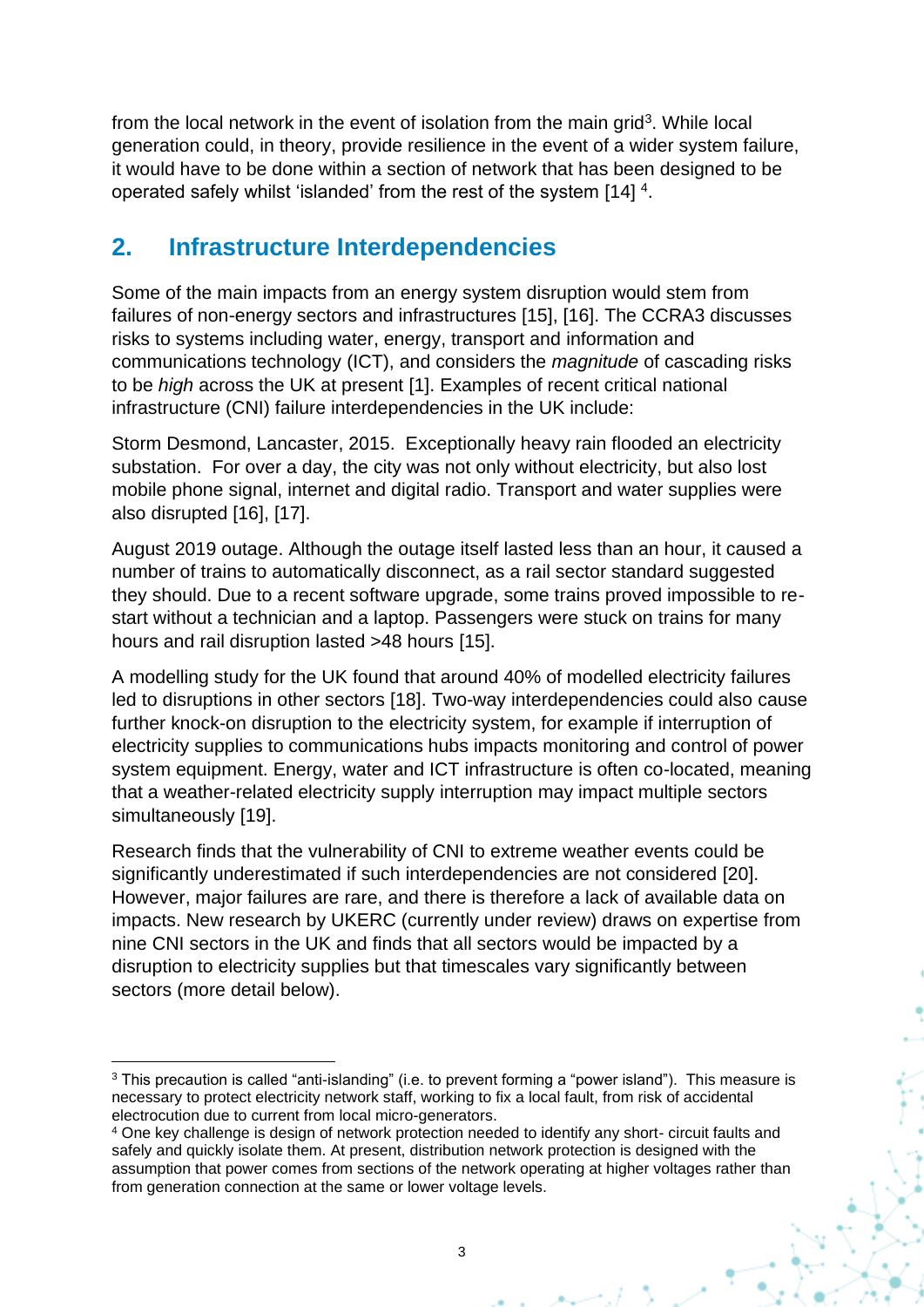This research also highlights how staff shortages could create cascading impacts, as illustrated during the COVID-19 pandemic. A weather-related electricity disruption would occur over much shorter timeframes, but could create challenges for communication across sectors and to the general public [21]. Poor communication has been highlighted by Ofgem as a major issue in the aftermath of Storm Arwen [11]. The pandemic has also hastened the pace of digital dependence as organisations shifted to remote working, meaning that emergency plans from pre-2020 might already be out of date.

The CCC states "*there is no systematic national assessment of interdependency risk or a framework to improve resilience in the 2nd National Adaptation Programme, including addressing risks and opportunities from climate change*", and recommends greater cross-sector work to improve resilience [22].

### **2.1 Electricity and communications**

Probably the most critical CNI interdependency is between electricity and communications [23]. In the case of a large, widespread power outage, disruption to mobile phone signals could occur within a short space of time (as illustrated during Storm Desmond in Lancaster); however, the complexities of the electricity and mobile communications networks and their interactions are such that it is very difficult to know where and when disruptions to mobile phone services will arise. Mobile phone networks are not required by law to provide any specific backup in the event of loss of power supplies, Ofcom considering such backup "*prohibitively expensive*" [24]. Moreover, reporting of power cuts often relies on mobile communication. 5

Most organisations (including CNIs) increasingly use mobile or internet-based means to communicate with their staff [2]. Supply chain logistics are also vulnerable to a loss of internet as digitalisation and cloud data-sharing increase. Improved standards for data availability across sectors would make it easier for critical infrastructure managers to plan their emergency responses and avoid being caught out by unexpected telecoms failure.

In 2017, 70% of calls to emergency services were made from mobile phones [26]. Ofcom rules require telecoms providers to take "*all necessary measures to ensure their customers can call the emergency services during a power cut*", yet only identifies those relying on a landline as 'at risk' [26]. Such rules are written with the expectation that mobile networks will continue to function, assumptions which will likely be challenged in the event of weather-related disruption.

It is also worth noting that the analogue technology used for landline phones is due to be replaced by digital IP telephony in 2025, meaning that landlines will not work at

<sup>5</sup> A mobile app and cloud-based computing developed by a small or medium-sized enterprise in Scotland enabled SSEN customers to report outages and get information on service status even when phone lines were overrun. The software also enabled damage reports to be handled through a different process to outages, allowing immediate danger-to-life to be prioritised. However, access to the service depended on mobile communications [25].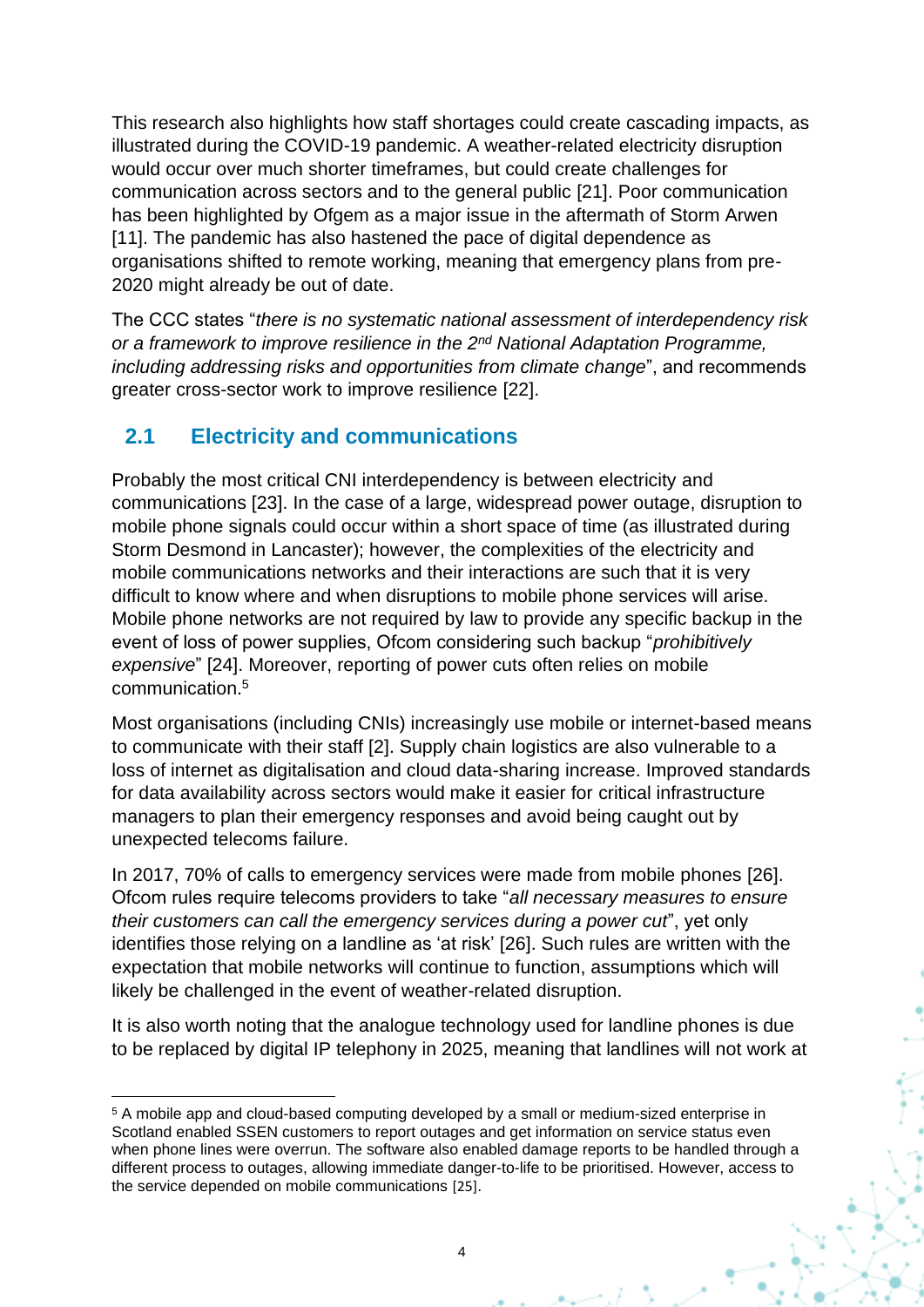all without backup power and customers will be reliant on mobiles [27]. While the vast majority of UK premises have adequate mobile signal, mobile coverage remains much weaker in rural areas; 8% of UK landmass has no mobile signal [28].

The UKERC research mentioned earlier (currently under review prior to publication) in which views were sought from experts in nine different CNIs suggests there is disagreement between different stakeholders within the communications industry itself on the impacts of loss of energy supply.

### **2.2 Electricity, health and emergency services**

Electricity supply disruptions, particularly those related to severe weather, have been shown to impact health and emergency services [29], [30]. Hospitals in the UK are generally well-provisioned with backup generators, although these do require regular maintenance. During the first 24 hour period of Storm Arwen, Scottish Fire and Rescue received over 900 emergency calls, almost three times their normal number, with more than 500 of the calls being due to the impact of the severe weather associated with the storm [31].

The impacts of severe weather on electricity disruption and health are highly correlated with socio-economic status [32]. Systemic risks such as socio-economic inequality exacerbate the impacts of disruptions [21]. Thus, measures to improve resilience to disruptions across society should focus on addressing these types of systemic risk factors, alongside the physical infrastructure itself.

Local Resilience Forums (LRFs) in England and Wales were mandated in the Civil Contingencies Act 2004, which established 42 LRFs covering all policing areas. LRFs are expected to deliver "*a systematic, planned and co-ordinated approach to encourage Category 1 responders, according to their functions, to address all aspects of policy in relation to: risk; planning for emergencies; planning for business continuity management; publishing information about risk assessments and plans; and arrangements to warn and inform the public*" [33]. An LRF is described as performing "*a crucial role in driving arrangements to plan, validate and meet*" needs including maintaining energy supplies. A review of the effectiveness of LRFs and equivalent arrangements in Scotland (Local Resilience Partnerships) and Northern Ireland (Emergency Preparedness Groups) following events such as Storm Arwen would seem to be appropriate.

## **2.3 Electricity and transport**

The most severe effect of the August 2019 outage was to the rail sector. Currently around 40% of the rail network is electrified, and increased electrification is expected [34]; loss of electrified traction supplies would likely occur immediately in the event of a loss of electricity. Trains also depend on electricity for signalling – rail sector experts interviewed for UKERC research suggested that 24-48h of backup power can be expected on most sites, but that in any scenario involving a long and widespread disruption to electricity supplies it would become extremely difficult to move trains around safely, with consequences for supply chains.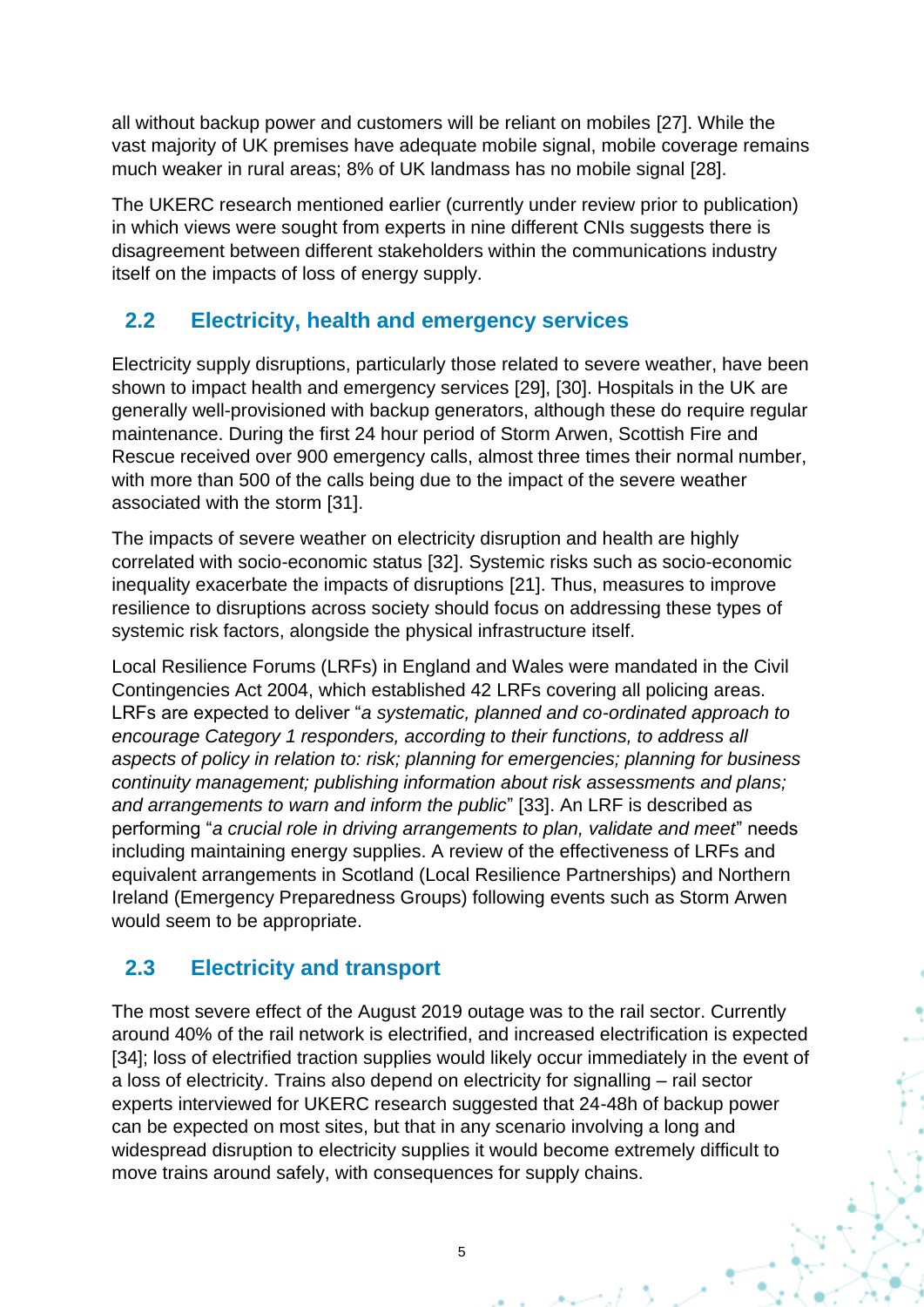UK government has enacted legislation to ban the sale of new petrol and diesel cars by 2030, and projections indicate that the majority of cars and vans will be electric by the 2030s [34]. A prolonged disturbance to the electricity system would therefore cause greater disruption to road transport in the future.

### **2.4 Electricity and gas**

One major two-way CNI interdependency is between electricity and gas. This was illustrated during the Texas outage in February 2021, where severe winter weather (partly attributable to climate change) left 4.5 million households without power for several days. Gas supply constraints and problems at power stations meant that gas-fired electricity was less available, which in turn meant less electricity to pump the gas [35]. In an energy system such as Britain's with a high penetration of gasfired electricity, a shortage of electricity from other sources (e.g. during a 'wind drought') could mean that more gas generators are brought online, which in turn makes gas availability tighter. That said, the experts we spoke to in our research suggested that it would take several days, or possibly weeks, for an electricity outage to cause disruption on the gas system.

Home heating would be severely impacted by a power cut: approximately 23.9 million (82%) of the UK's homes have gas boilers for heating and hot water, which require electricity supply to operate [36]. During a winter weather event, loss of heating could become a serious health issue within a short space of time. Sometimes during gas outages, people are issued with temporary electric heating, which in turn can cause problems for local electricity networks that had not been designed for mass use of electric heating. Improved energy efficiency in homes should be considered a critical measure for improving resilience to climate-related energy disruptions.

## **2.5 Electricity and water**

Climate change can disrupt the water sector directly, due to flooding which often occurs at low-lying sites, and indirectly if electricity disruption causes pumps to fail. Such weather-related disruptions can be expected to increase significantly in a highwarming climate change scenario [1]. During Storm Desmond, attempts to restore electricity supplies were hampered by flood waters. Storm Arwen left 20,000 households without water; electricity and comms disruptions hampered the water company's operations [37]. A prolonged power cut could also disrupt waste water and sewage treatment operations, bringing risks to the environment and human health [38].

Many critical sites in the water sector have backup generators; however, other sites are recognised as being vulnerable to loss of power and rely on hired mobile generators which may be in short supply during a large disruption, and mostly utilise carbon-intensive fuels. The sector generally has procedures in place for delivering water supplies to customers in the event of a loss of power, but is heavily dependent on mobile phone networks for arranging emergency staff rotas. Any loss of water supply would have a knock-on impact on healthcare and on industrial processes,

6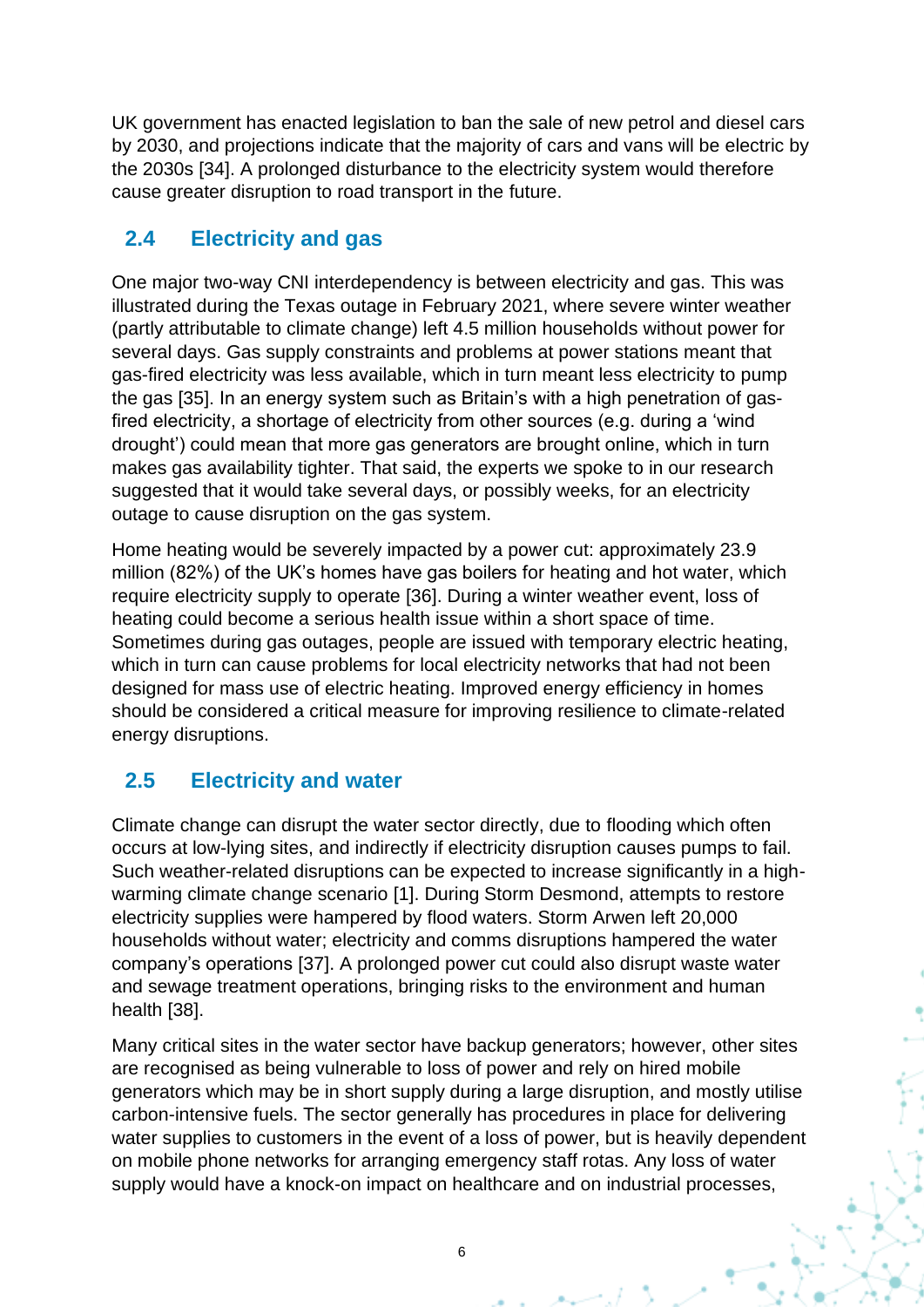particularly heavy industries such as steel which require water for various purposes (as well as electricity). Many manufacturing sites recirculate process water and some have their own supply; however, an electricity outage could interrupt water circulation and abstraction, leaving sites with no option but to shut down, with consequent impacts on the economy and supply chains.

# *3.* **What might constitute an 'acceptable' level of resilience to climate change within UK CNI**

The resilience of the electricity systems in Great Britain and Northern Ireland – their ability to prevent, contain and recover from interruptions to supply arising from disturbances – is broadly a function of regulation.

Generation adequacy at times of peak demand is largely governed by a Capacity Market instituted by the UK Government [39] (though at other times it depends on the wholesale electricity market's response to 'scarcity pricing').

Both the high voltage transmission network and lower voltage distribution network are designed according to standards intended to broadly reflect expectations of reliability. The transmission system is operated in accordance with a statutory Security and Quality of Supply Standard (SQSS) [40]. Stability of the system depends on how every item of equipment connected to it responds to disturbances. Standard rules for responses are written in the Grid Code [41] and in Engineering Recommendations [42] and can be augmented by specific requirements written into connection agreements. However, as we discussed in relation to the August 2019 GB system event, these rules are not always fully enforced. One independent panel report has argued that they are currently ill-suited to the changing nature of the system [43] while Ofgem recommended a review of the standards that the ESO is required to apply when securing the electricity system against credible disruptive events [44]. The Government review of the August 2019 event called for the definition of what essential services are, better understanding of their capacity to deal effectively with power disruptions and the provision of guidance for essential services' owners or operators to support resilience planning. We are unaware of significant progress against these recommendations.

Although some commentators have suggested that provision of a reliable supply of electricity should be left to "*decentralised contracting and retail innovation*" [45], our research suggests that even providers of CNI often have a fuzzy understanding of what level of reliability is currently provided or what they would need, especially during a major, widespread disturbance. This and the rapidly changing nature of the electricity system with greater use of variable renewables and power electronics based technologies and higher dependency on electricity suggests to us that there remains a key role for a coherent, up-to-date and strongly enforced set of standards. The set of standards currently in place does not have those characteristics.

It will be impossible to completely avoid weather-related electricity disruptions, some of which will be attributable to climate change. Determination of an 'acceptable' level

7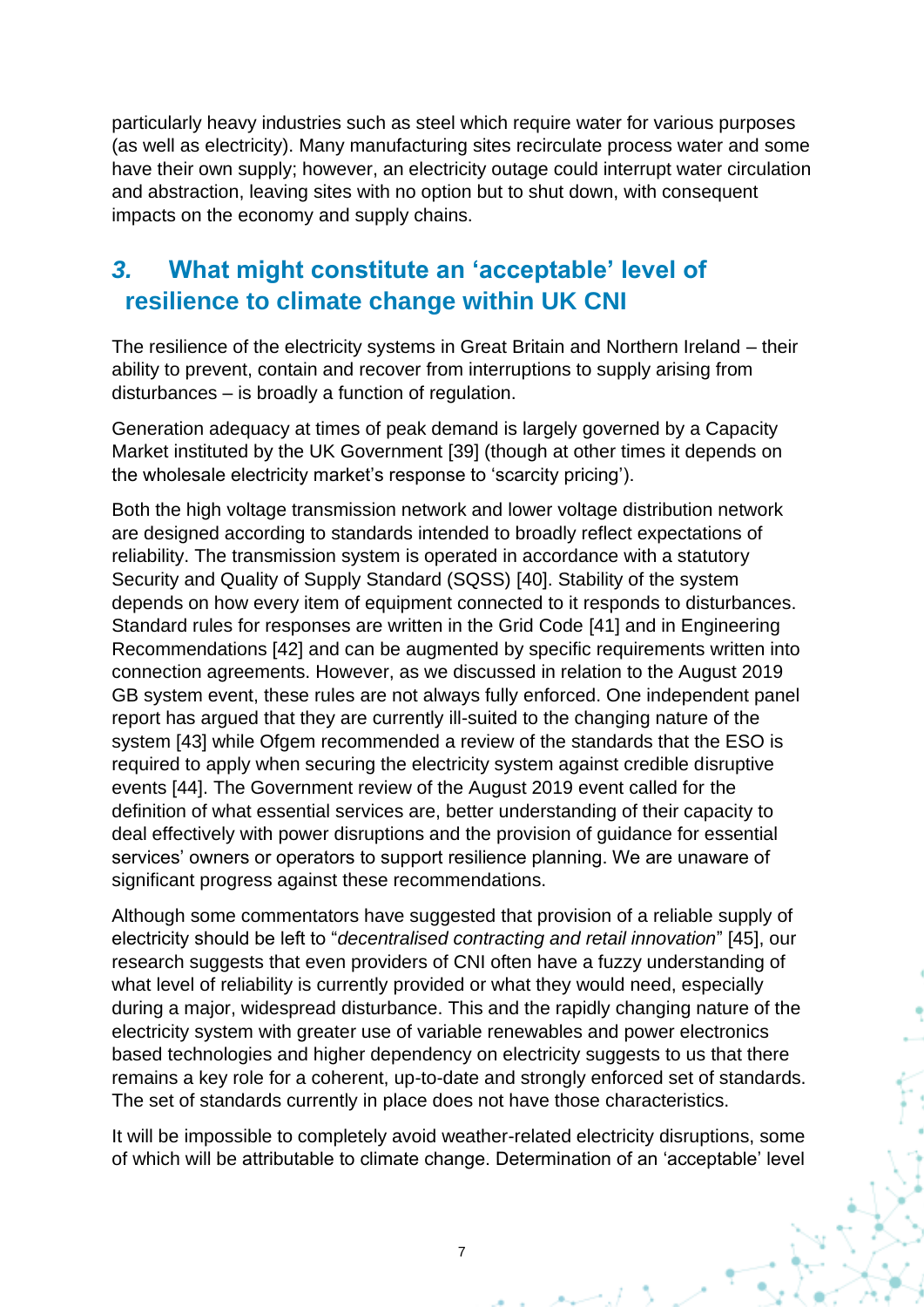of electricity system resilience needs to take account of the very severe economic and societal impacts of a loss of electricity.

Determining an 'acceptable' level of resilience should take into account the differing needs of different types of end-user, *in addition* to system resilience measures such as reliability and restoration standards. Different end-users will have greatly differing levels of tolerance to climate-related electricity disruptions [46]. For example, many in rural areas may have a higher level of resilience than those in urban areas [24], [47]. Energy suppliers and DNOs are expected to maintain Priority Service Registers of vulnerable electricity users [48] but it is unclear to us whether they are always complete and up-to-date. Younger people often have less outage experience and preparedness, higher levels of mobility, and greater dependence on digital communications [47], [49]. Impacts on mental health should also not be underestimated, despite not generally being included in official loss and damage estimates, and exposure to impacts of climate change has been shown to have potentially lasting effects on mental health [50], [51].

Local, community and grassroots organisations could play an important role in understanding and managing vulnerability, and supporting communities and vulnerable individuals in the event of outages. However, they require proper resourcing to do so. Local resources, such as places where people can go to get warm food and find information, could substantially reduce pressure on the emergency services. While arrangements such as Local Resilience Forums promise to provide much needed coordinated preparation and response, their effectiveness needs to be demonstrated.

## **4. References**

- [1] D. Jaroszweski, R. Wood, and L. Chapman, 'Infrastructure', in *The Third UK Climate Change Risk Assessment Technical Report*, R. A. Betts, A. B. Haward, and K. V. Pearson, Eds. London: Prepared for the Climate Change Committee, 2021.
- [2] E. Cox, K. Bell, and R. Gross, 'House of Lords Select Committee on Risk Assessment and Risk Planning: risk assessment and risk planning in the context of disruptive national hazards. UK Energy Research Centre response', 2021. https://d2e1qxpsswcpgz.cloudfront.net/uploads/2021/04/UKERCresponse\_HoL-Select-Committee\_-Risk-Assessment-and-Risk-Planning.pdf (accessed Dec. 17, 2021).
- [3] Energy Research Partnership, 'Future resilience of the UK electricity system: Are we resilient to meet the needs of this rapidly changing world?', Energy Research Partnership, London, 2018.
- [4] K. Bell, T. Bedford, A. Colson, M. Barons, and S. French, 'Elicitation of Structured Expert Judgement to estimate the probability of a major power system unreliability event', CIGRE, Paris, 48th CIGRE session C1-112, 2020.
- [5] BEIS, 'Introducing a new "Electricity System Restoration Standard": policy statement', Department for Business, Energy and Industrial Strategy, London, Policy Paper, 2021. Accessed: Jan. 07, 2022. [Online]. Available: https://www.gov.uk/government/publications/introducing-a-new-electricity-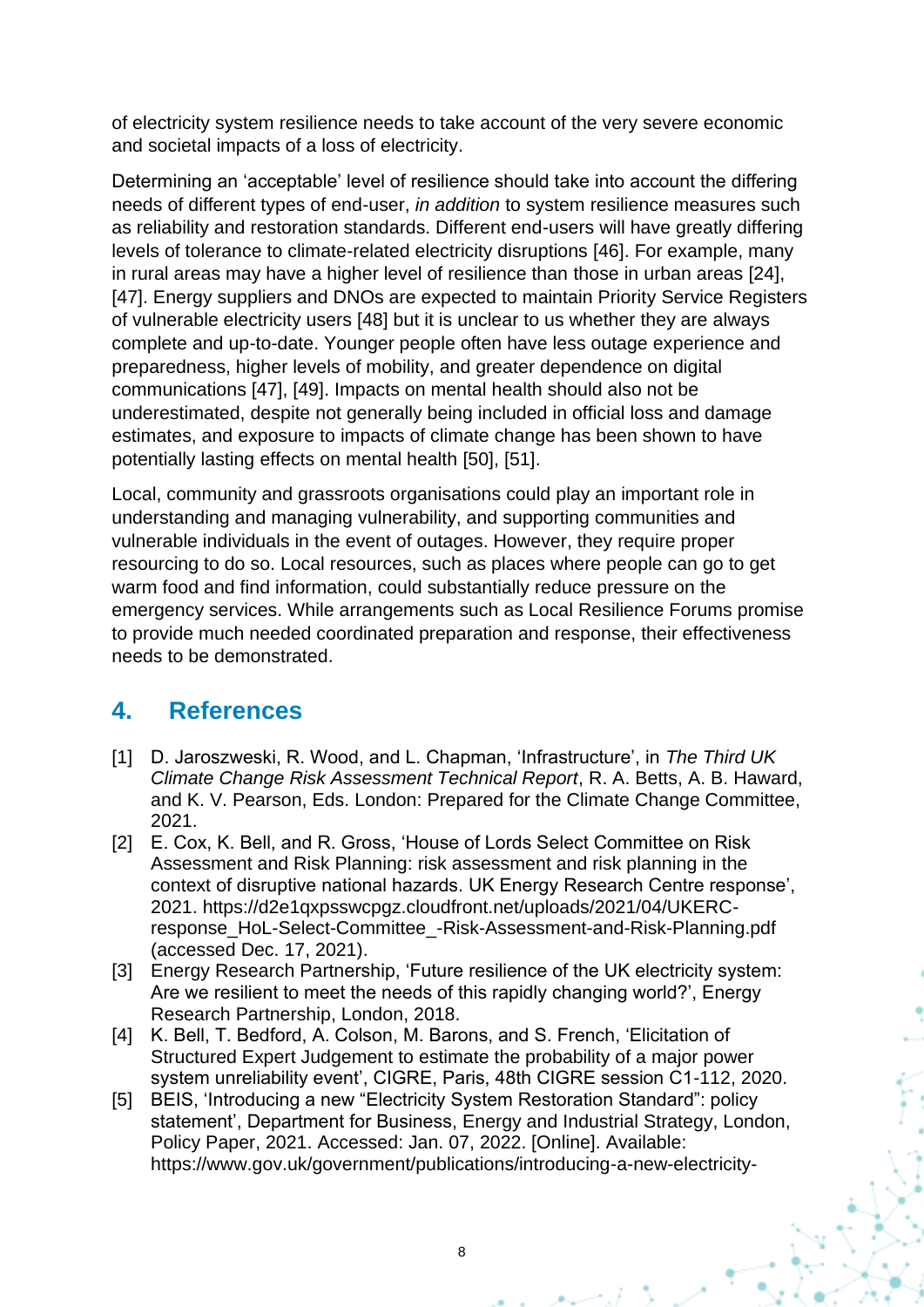system-restoration-standard/introducing-a-new-electricity-system-restorationstandard-policy-statement

- [6] Met Office, 'Storm Arwen', UK Meterological Office, London, 2021. Accessed: Jan. 04, 2022. [Online]. Available: https://www.metoffice.gov.uk/binaries/content/assets/metofficegovuk/pdf/weathe r/learn-about/uk-past-events/interesting/2021/2021\_07\_storm\_arwen.pdf
- [7] Energy Networks Association, 'One million homes and businesses affected by storm damage to power network', *ENA news*, 2021. https://www.energynetworks.org/newsroom/around-one-million-people-affectedby-storm-damage-to-power-network (accessed Jan. 10, 2022).
- [8] Energy Networks Association, '97% of homes reconnected following Storm Arwen', *ENA news*, 2021. https://www.energynetworks.org/newsroom/97 percent-of-homes-reconnected-following-storm-arwen (accessed Jan. 10, 2022).
- [9] S. Corcoran, 'Relief as electricity restored after 10 days following Storm Arwen', *The Independent*, Dec. 07, 2021. Accessed: Jan. 07, 2022. [Online]. Available: https://www.independent.co.uk/news/uk/boris-johnson-people-storm-arwenstorm-barra-met-office-b1971511.html
- [10] SSEN, 'SSEN restores power to homes affected by storm Arwen', 2021. http://news.ssen.co.uk/news/all-articles/2021/november/storm-arwen-red-alert/ (accessed Dec. 20, 2021).
- [11] Ofgem, 'Ofgem press release Storm Arwen review', *Ofgem*, Dec. 03, 2021. https://www.ofgem.gov.uk/publications/ofgem-announces-review-networksresponse-storm-arwen-and-secures-agreement-companies-provide-morecompensation-those-affected (accessed Jan. 04, 2022).
- [12] C. MacIver, K. Bell, and M. Nedd, 'An analysis of the August 9th 2019 GB transmission system frequency incident', *Electr. Power Syst. Res.*, vol. 199, p. 107444, Oct. 2021, doi: 10.1016/j.epsr.2021.107444.
- [13] Energy Emergencies Executive Committee (E3C), 'GB power system disruption on 9 August 2019: Final report', Department for Business, Energy and Industrial Strategy, London, E3C Final Report, Jan. 2020.
- [14] N. Hatziargyriou, *Microgrids: Architectures and Control*. Wiley-IEEE Press, 2014. Accessed: Jan. 04, 2022. [Online]. Available: https://ieeexplore.ieee.org/book/6685216
- [15] K. Bell, 'What happened on August 9th the investigations', *UKERC*, Jan. 15, 2020. https://ukerc.ac.uk/news/august-9-investigations/ (accessed Oct. 21, 2020).
- [16] RAEng, 'Living without electricity: one city's experience of coping with loss of power', Royal Academy of Engineering, London, 2016.
- [17] E. Ferranti, L. Chapman, and D. Whyatt, 'A Perfect Storm? The collapse of Lancaster's critical infrastructure networks following intense rainfall on 4/5 December 2015', *Weather*, vol. 72, no. 1, pp. 3–7, Jan. 2017, doi: https://doi.org/10.1002/wea.2907.
- [18] D. R. Pant, M. T. Russell, D. C. Zorn, D. E. Oughton, and J. W. Hall, 'Resilience study research for NIC - Systems analysis of interdependent network vulnerabilities', Environmental Change Institute, Oxford University, 2020.
- [19] RAEng, 'Infrastructure, Engineering and Climate Change Adaptation ensuring services in an uncertain future', Royal Academy of Engineering, London, 2011.

9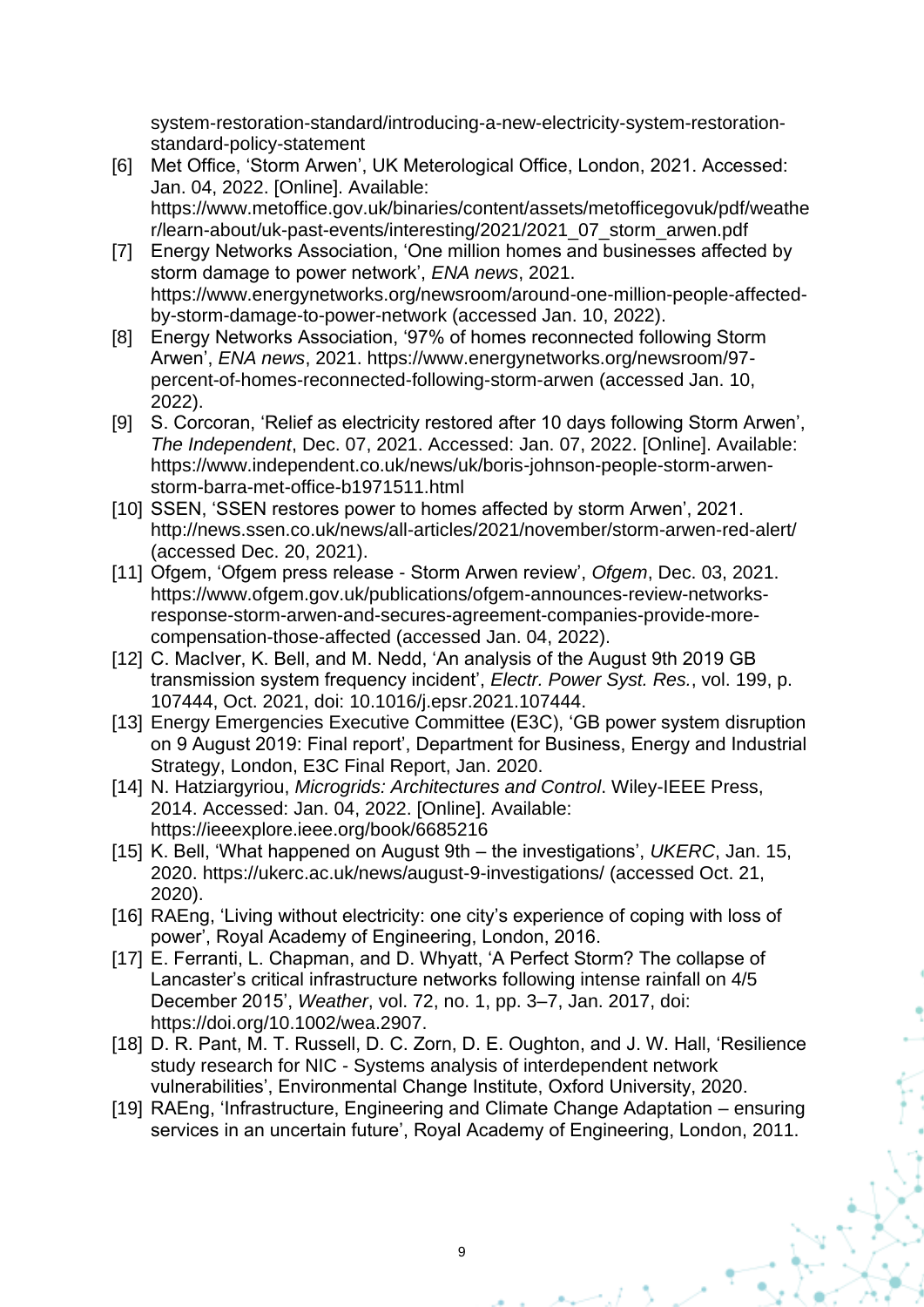- [20] Q. Mao and N. Li, 'Assessment of the impact of interdependencies on the resilience of networked critical infrastructure systems', *Nat. Hazards*, vol. 93, no. 1, pp. 315–337, 2018, doi: 10.1007/s11069-018-3302-3.
- [21] E. Cox, 'The psychology of disruptive events: finding a "new normal"', *UK Energy Research Centre blog*, Apr. 23, 2020. https://ukerc.ac.uk/news/psychology-of-disruptive-events/ (accessed Oct. 23, 2020).
- [22] Committee on Climate Change, 'Progress in preparing for climate change -2019 Progress Report to Parliament', Committee on Climate Change, London, 2019. Accessed: Jan. 07, 2022. [Online]. Available: https://www.theccc.org.uk/publication/progress-in-preparing-for-climate-change-2019-progress-report-to-parliament/
- [23] WSP, 'Interacting risks in infrastructure and the built and natural environments. research in support of the UK's Third Climate Change Risk Assessment', 2020. https://www.ukclimaterisk.org/wp-content/uploads/2020/07/Interacting-Risks\_WSP.pdf (accessed Dec. 20, 2021).
- [24] E. Cox, 'Resilience of the Future Energy System: Impacts of Energy Disruptions on Society', 2021. https://ukerc.ac.uk/publications/the-impacts-of-energydisruptions-on-society/ (accessed Dec. 20, 2021).
- [25] A. McMorran, 'Power Track web app', 2021. https://www.linkedin.com/feed/update/urn:li:activity:6879130557784100864/ (accessed Jan. 05, 2022).
- [26] Ofcom, 'Protecting access to emergency organisations when there is a power cut at the customer's premises', 2018. https://www.ofcom.org.uk/ data/assets/pdf file/0016/123118/guidanceemergency-access-power-cut.pdf (accessed Dec. 20, 2021).
- [27] Future of Voice, 'Home phone users', 2021. https://www.futureofvoice.co.uk/home-phone-users/ (accessed Dec. 20, 2021).
- [28] Ofcom, 'Connected Nations 2021: UK report', Ofcom, London, 2021.
- [29] G. B. Anderson and M. L. Bell, 'Lights Out: Impact of the August 2003 Power Outage on Mortality in New York, NY', *Epidemiology*, vol. 23, no. 2, 2012.
- [30] J. Freese, N. J. Richmand, R. A. Silverman, J. Braun, B. J. Kaufman, and J. Clair, 'Impact of Citywide Blackout on an Urban Emergency Medical Services System', *Prehospital Disaster Med.*, vol. 21, no. 6, pp. 372–378, 2006, doi: DOI: 10.1017/S1049023X00004064.
- [31] Scottish Fire and Rescue Service, 'Storm Arwen sees calls to SFRS almost triple', *Scottish Fire and Rescue News*, Nov. 27, 2021. http://www.firescotland.gov.uk/news/2021/november/storm-arwen-sees-calls-tosfrs-almost-triple/ (accessed Jan. 05, 2022).
- [32] S. Lin, Y. Lu, J. Justino, G. Dong, and U. Lauper, 'What Happened to Our Environment and Mental Health as a Result of Hurricane Sandy?', *Disaster Med. Public Health Prep.*, vol. 10, no. 3, pp. 314–319, 2016, doi: DOI: 10.1017/dmp.2016.51.
- [33] Civil Contingencies Secretariat, 'The role of Local Resilience Forums: A reference document', Cabinet Office, London, 2013. Accessed: Jan. 07, 2022. [Online]. Available:

https://assets.publishing.service.gov.uk/government/uploads/system/uploads/att achment data/file/62277/The role of Local Resilience Forums-

\_A\_reference\_document\_v2\_July\_2013.pdf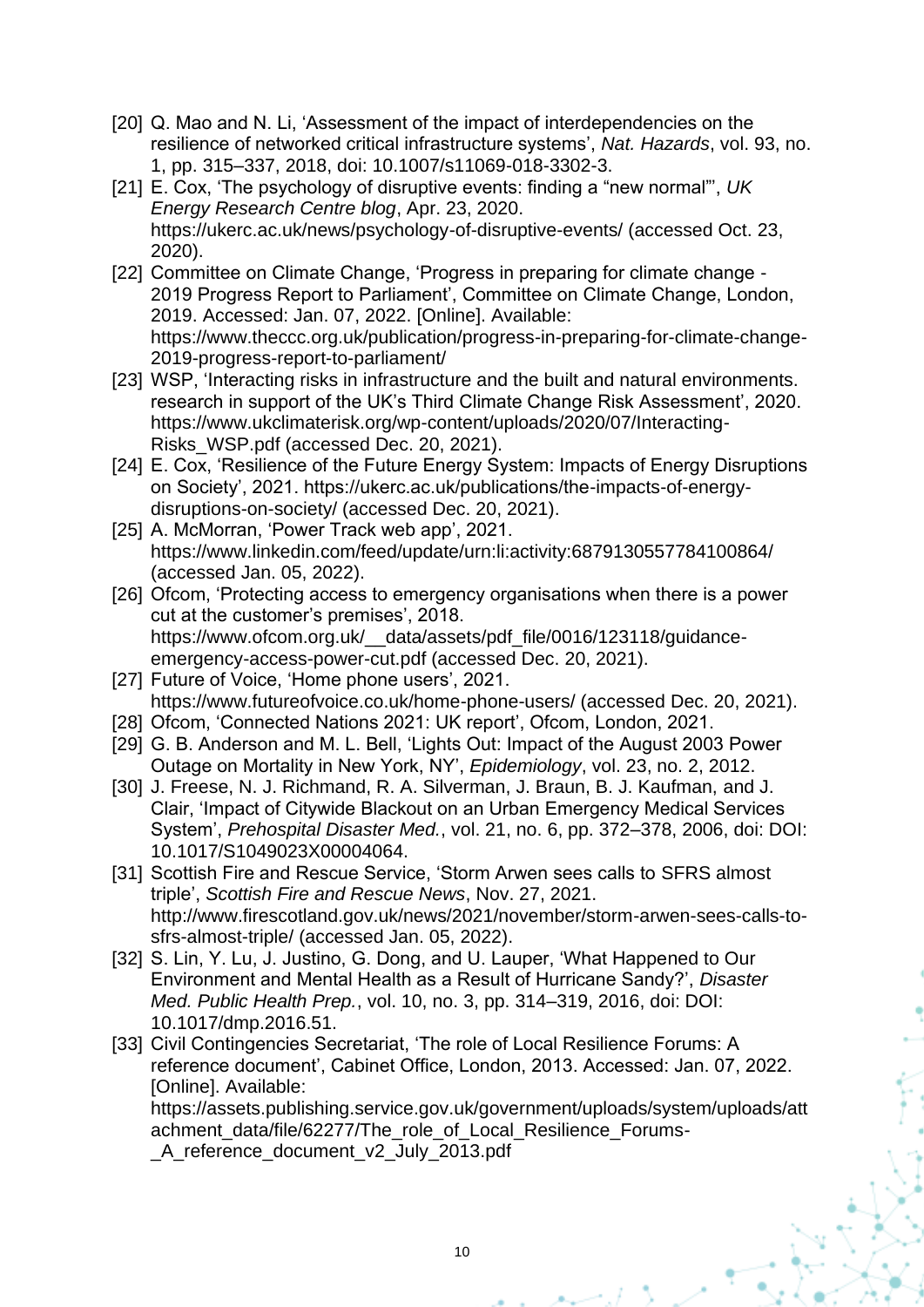- [34] National Grid ESO, 'Future Energy Scenarios', National Grid, London, 2021. Accessed: Jan. 04, 2022. [Online]. Available: https://www.nationalgrideso.com/document/202851/download
- [35] J. W. Busby *et al.*, 'Cascading risks: Understanding the 2021 winter blackout in Texas', *Energy Res. Soc. Sci.*, vol. 77, p. 102106, Jul. 2021, doi: 10.1016/j.erss.2021.102106.
- [36] Committee on Climate Change, 'UK housing: fit for the future?', Committee on Climate Change, London, 2019.
- [37] Scottish Water, 'Arwen Stories: Caring for our Customers When it Matters Most', *Scottish Water News and Views*, Dec. 21, 2021. https://www.scottishwater.co.uk/About-Us/News-and-Views/2021/12/211221- Joanne-Smith-Arwen (accessed Jan. 05, 2022).
- [38] POST, 'Energy and Sewage', Parliamentary Office of Science and Technology, London, 2007. Accessed: Jan. 07, 2022. [Online]. Available: https://researchbriefings.files.parliament.uk/documents/POST-PN-282/POST-PN-282.pdf
- [39] BEIS, 'Capacity Market', *GOV.UK*, 2019. https://www.gov.uk/government/collections/electricity-market-reform-capacitymarket (accessed Jan. 04, 2022).
- [40] National Grid ESO, 'Security and Quality of Supply Standard (SQSS)', *National Grid ESO Codes homepage*, 2021. https://www.nationalgrideso.com/industryinformation/codes/security-and-quality-supply-standards (accessed Feb. 08, 2021).
- [41] National Grid ESO, 'Grid Code (GC)', *National Grid ESO Codes homepage*, 2021. https://www.nationalgrideso.com/industry-information/codes/grid-code (accessed Feb. 08, 2021).
- [42] ENA, 'Standards and guidance', *Energy Networks Association*, 2021. https://www.energynetworks.org/industry-hub/standards-and-guidance (accessed Jan. 04, 2022).
- [43] BEIS, 'Electricity Engineering Standards Review', Department for Business, Energy and Industrial Strategy, London, 2020. Accessed: Jan. 04, 2022. [Online]. Available: https://assets.publishing.service.gov.uk/government/uploads/system/uploads/att achment data/file/943685/Electricity Engineering Standards Review.pdf
- [44] Ofgem, '9 August 2019 Power Outage Report', Ofgem, London, 2020.
- [45] S. Keay-Bright and G. Day, 'Rethinking electricity markets the case for EMR 2.0', Energy Systems Catapult, Birmingham, 2020. Accessed: Jan. 07, 2022. [Online]. Available: https://esc-production-2021.s3.eu-west-2.amazonaws.com/2021/09/ESC-Rethinking-Electricty-Markets-Report-Final-Pages.pdf
- [46] A. Esmalian, S. Dong, N. Coleman, and A. Mostafavi, 'Determinants of Risk Disparity Due to Infrastructure Service Losses in Disasters: A Household Service Gap Model', *Risk Anal.*, p. risa.13738, Apr. 2021, doi: 10.1111/risa.13738.
- [47] N. Heidenstrøm and A. R. Hansen, 'Embodied competences in preparedness for blackouts: Mixed methods insights from rural and urban Norwegian households', *Energy Res. Soc. Sci.*, vol. 66, p. 101498, Aug. 2020, doi: 10.1016/j.erss.2020.101498.
- [48] Ofgem, 'Getting extra help with the Priority Services Register', *Ofgem*. https://www.ofgem.gov.uk/information-consumers/energy-advice-